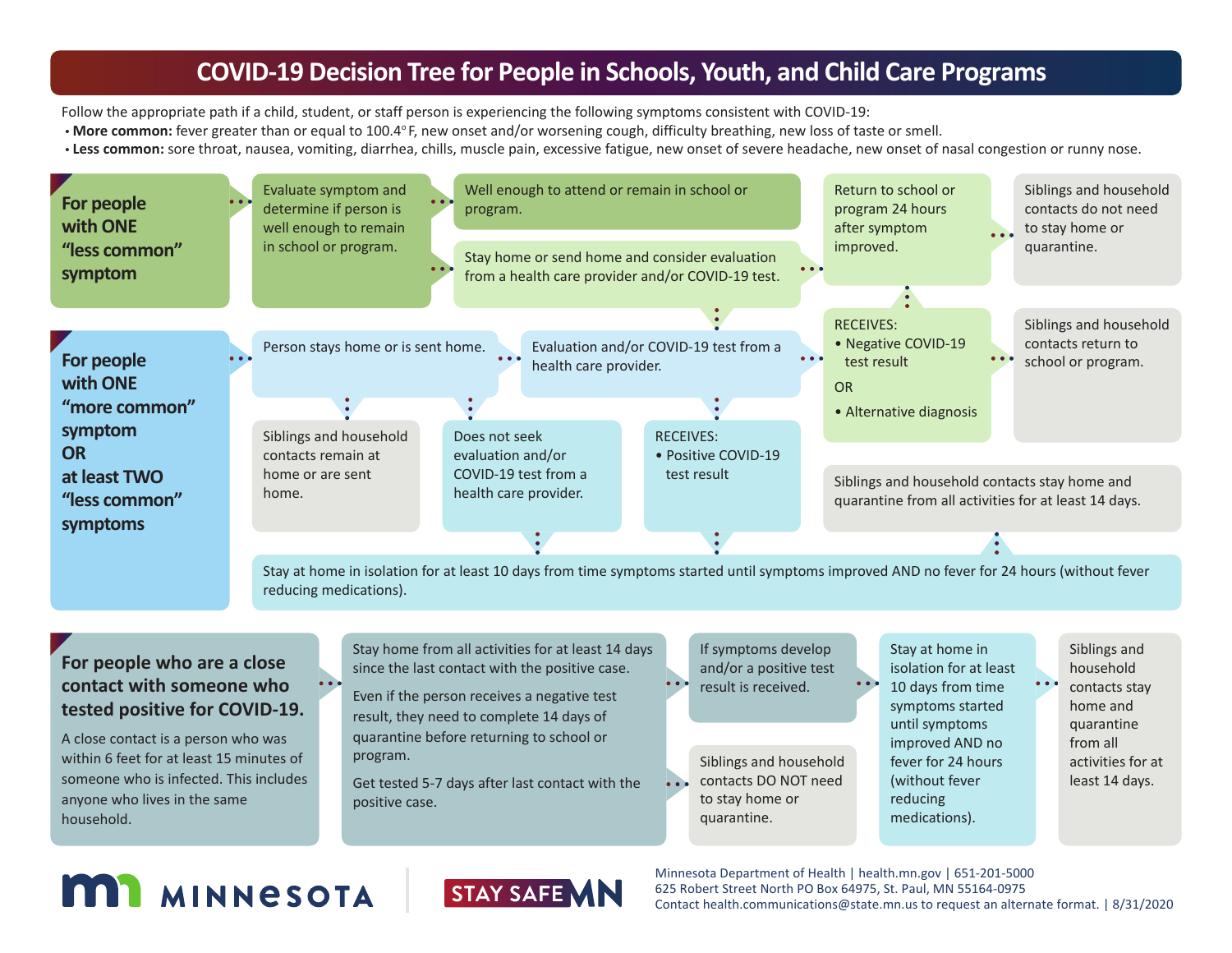#### STAY SAFE **MN**

# **Narrative for COVID-19 Decision Tree for People in Schools, Youth, and Child Care Programs**

## **Introduction**

This tool applies to children, students, or staff members who are experiencing symptoms consistent with COVID-19. Symptoms consistent with COVID-19 fall into two groups:

- **More common** symptoms are one or more of these: fever of 100.4 For higher, new onset and/or worsening cough, difficulty breathing, and new loss of taste or smell.
- **Less common** symptoms are two or more of these: sore throat, nausea, vomiting, diarrhea, chills, muscle pain, excessive fatigue, new onset of severe headache, and new onset of nasal congestion or runny nose.

### **Supporting people with COVID-19 symptoms**

After identifying the COVID-19 symptoms, select one of two possible paths.

#### **First path**

- 1. The first path is for when the person is experiencing only one symptom from the list of **less common** symptoms.
- 2. Next, evaluate that symptom and determine if the person is well enough to stay in the school or program.
- 3. If yes, attend or remain in school or program.
- 4. If no, they should stay home or be sent home and consider an evaluation from a health care provider or COVID-19 testing.
- 5. If evaluated and/or tested, follow second path numbers 3 7.
- 6. If the person is sent home, they can return to the school or program 24 hours after the symptom has improved.
- 7. The person's siblings or household contacts do not need to stay home or quarantine.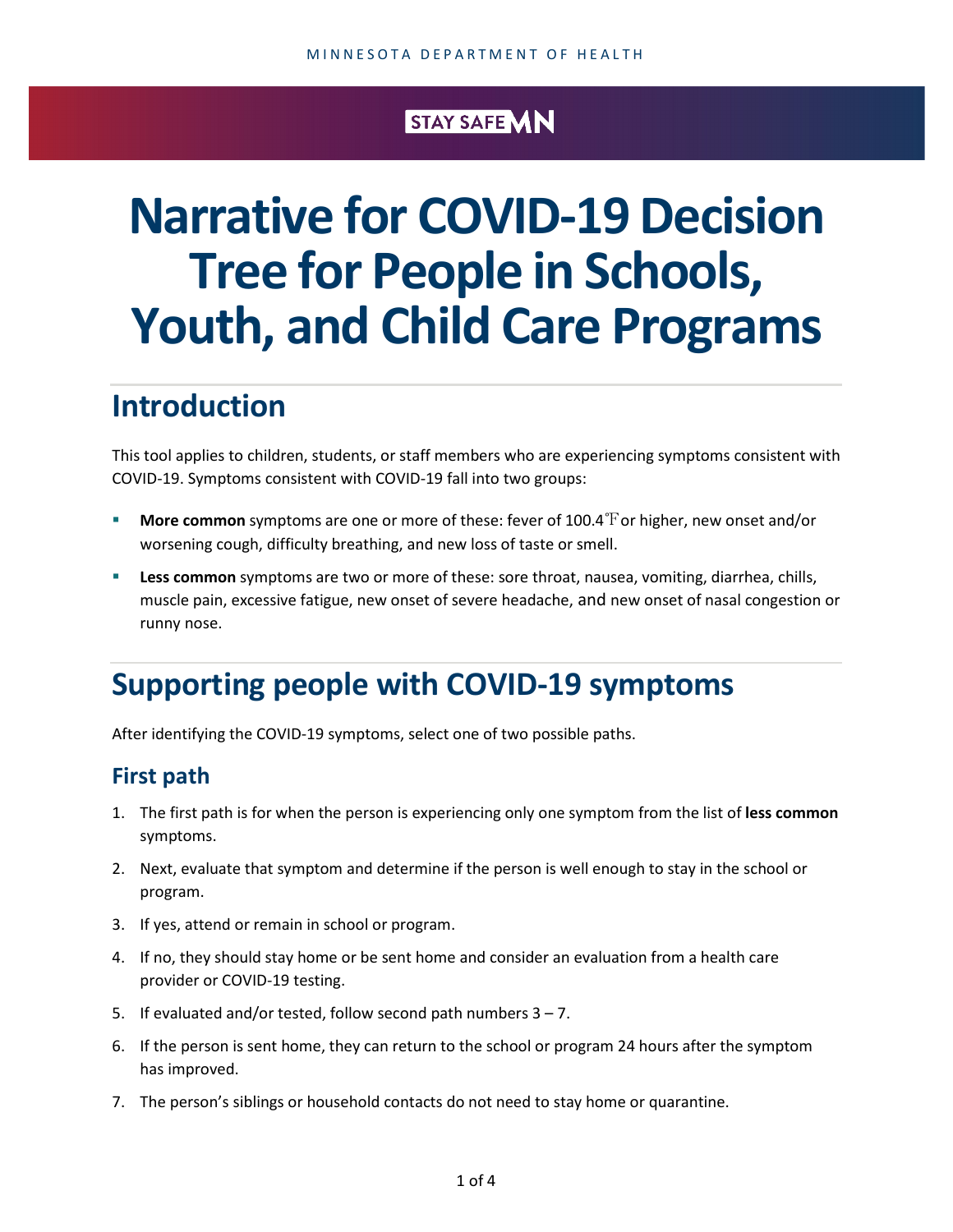#### **Second path**

- 1. The second path is for when the person is experiencing one **more common** symptom or at least two **less common** symptoms.
- 2. If yes, the person stays home or is sent home, and their siblings or household contacts stay home or are sent home.
- 3. The person with symptoms is either seen by a health care provider for an evaluation and COVID-19 test or they do not seek a medical evaluation.
- 4. If the person does not seek a medical evaluation, they must stay at home in isolation for at least 10 days from the time their symptoms started until symptoms are improved and no fever for 24 hours without fever reducing medications. Siblings and household contacts must stay home and quarantine from all activities for at least 14 days starting with the day they were last in contact with the person who is experiencing COVID-19 symptoms.
- 5. If the person receives an alternate diagnosis to explain the symptoms, they can then return to school or the program 24 hours after symptoms have improved or as directed by a health care provider. Siblings and household members do not need to stay home or quarantine any longer once the alternate diagnosis is known.
- 6. If the person tests negative for COVID-19, they can return to school or the program 24 hours after symptoms have improved. Siblings and household members do not need to stay home once the negative result is known.
- 7. If the person tests positive for COVID-19, they must stay at home in isolation for at least 10 days from the time the symptoms started until symptoms have improved and no fever for 24 hours without fever reducing medications. Siblings and household contacts must stay home and quarantine from all activities for at least 14 days starting with the day they were last in contact with the person who is experiencing COVID-19 symptoms.

#### **Close contact path**

- 1. The document also provides guidance for people who are a close contact with someone who tested positive for COVID-19. A close contact is a person who was within 6 feet for at least 15 minutes of someone who is infected. This includes anyone who lives in the same household.
- 2. If a person is a close contact, the person must quarantine and stay home from all activities for at least 14 days since the last day of contact with the positive case. Even if the close contact receives a negative test result, they need to complete 14 days of quarantine before returning to school or program. Close contacts should seek COVID-19 testing 5-7 days after last contact with the positive case. The siblings and household members of the close contact do not need to stay home or quarantine.
- 3. If a person who is a close contact develops symptoms and/or tests positive for COVID-19, the person must stay home in isolation for at least 10 days from the time their symptoms started until symptoms are improved and no fever for 24 hours without fever reducing medications. Siblings and household contacts also must stay home and quarantine from all activities for at least 14 days.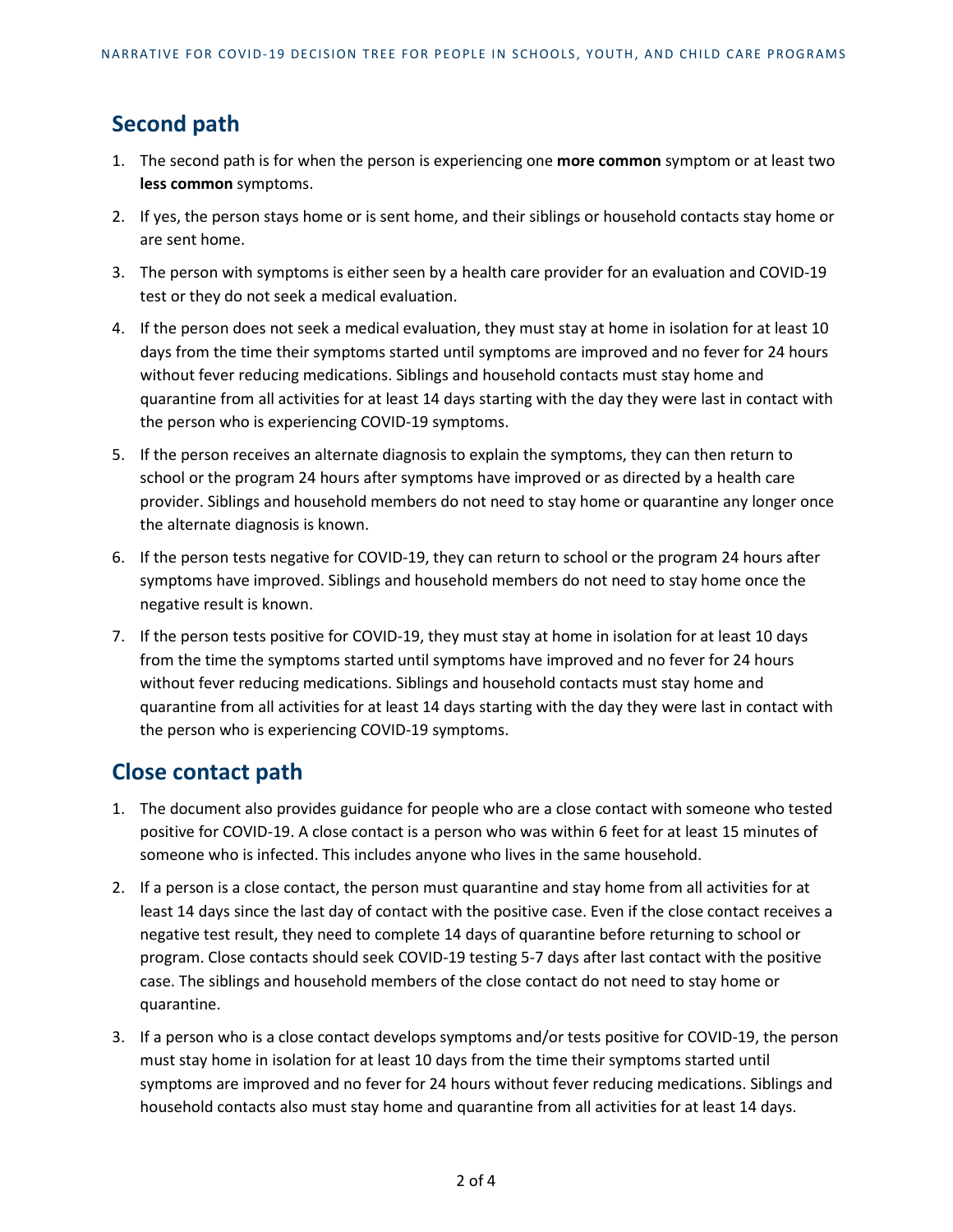## **Additional details about this tool**

This decision tree supports these guidance documents:

- [2020-2021 Planning Guide for Schools \(PDF\)](https://www.health.state.mn.us/diseases/coronavirus/schools/k12planguide.pdf) [\(www.health.state.mn.us/diseases/coronavirus/schools/k12planguide.pdf\).](https://www.health.state.mn.us/diseases/coronavirus/schools/k12planguide.pdf)
- [COVID-19 Prevention Guidance for Youth and Student Programs \(PDF\)](https://www.health.state.mn.us/diseases/coronavirus/schools/socialdistance.pdf) [\(www.health.state.mn.us/diseases/coronavirus/schools/socialdistance.pdf\).](https://www.health.state.mn.us/diseases/coronavirus/schools/socialdistance.pdf)
- [COVID-19 Prevention Guidance for Overnight Camps \(PDF\)](https://www.health.state.mn.us/diseases/coronavirus/schools/overnightcamp.pdf) [\(www.health.state.mn.us/diseases/coronavirus/schools/overnightcamp.pdf\).](https://www.health.state.mn.us/diseases/coronavirus/schools/overnightcamp.pdf)

#### **Symptoms**

- The symptoms listed are those most often identified among people who test positive for COVID-19. **More common** symptoms are seen more frequently among people who are confirmed to have COVID-19 and may be the only symptoms a person develops. **Less common** symptoms have been identified and associated with people who are confirmed to have COVID-19, but are less specific to COVID-19. Less common symptoms may appear along or with another less common symptom.
- A fever of 100.4°F or higher is the threshold that needs to be met for a person to stay home or be sent home for COVID-19. A fever lower than 100.4℉, or a low-grade fever, may still require the child, student, or staff member to stay home or be sent home. Programs may follow pre-COVID-19 protocols for return for low-grade fevers. Schools and child care programs should follow their established policy or procedure or reference th[e Infectious Diseases in Childcare Settings and](https://www.hennepin.us/daycaremanual) [Schools Manual \(https://www.hennepin.us/daycaremanual\)](https://www.hennepin.us/daycaremanual).
- New onset means that the symptom is not something that is experienced on a regular basis or is associated with a pre-existing condition. Pre-existing conditions are a sickness or physical disorder for which someone was treated, received medical advice, or had taken medication within 12 months before the onset of illness.
- MDH will continue to evaluate data related to COVID-19 symptoms and will update this document as needed.

#### **Evaluation by a health care provider**

- Evaluation by a health care provider is a recommendation, not a requirement. Medical evaluation and/or testing for COVID-19 may be considered for ANY of the symptoms listed, depending on suspicion of illness from a health care provider and availability of testing. When there are high levels of community transmission or multiple unlinked cases in the school or child care center, testing is strongly encouraged. Evaluation may include in-person, phone triage or telehealth, emergency department, clinic, and/or urgent care. An evaluation can help to identify the need for COVID-19 testing or if there is another reason/diagnosis to explain new symptoms.
- **For schools only:** When there are high levels of community transmission or multiple unlinked cases in the school, exclusion with evaluation and testing is strongly encouraged even if a person is experiencing only one less common symptom. For these purposes, high levels of community